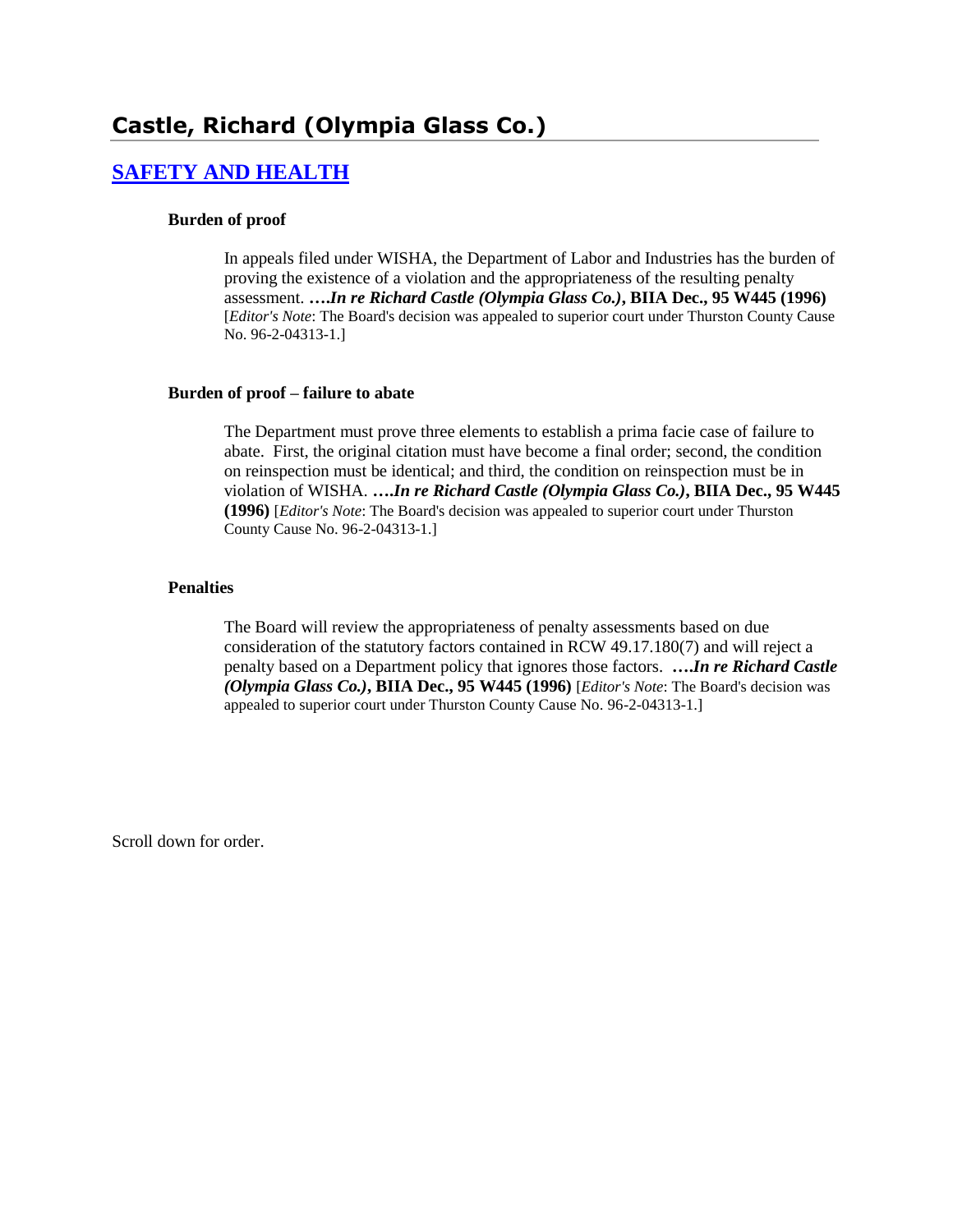|                                                      | BEFORE THE BOARD OF INDUSTRIAL INSURANCE APPEALS<br><b>STATE OF WASHINGTON</b>                                                                                                |  |  |
|------------------------------------------------------|-------------------------------------------------------------------------------------------------------------------------------------------------------------------------------|--|--|
| 1<br>$\overline{2}$                                  | IN RE:<br>DOCKET NO. 95 W445<br>RICHARD A. CASTLE, ET UX, DBA<br><b>OLYMPIA GLASS CO.</b>                                                                                     |  |  |
| $\ensuremath{\mathsf{3}}$<br>$\overline{\mathbf{4}}$ | <b>CLAIM NO. 115380990</b><br><b>DECISION AND ORDER</b>                                                                                                                       |  |  |
| 5<br>6<br>$\overline{7}$                             | APPEARANCES:                                                                                                                                                                  |  |  |
| $\,8\,$<br>$9\,$<br>10                               | Claimant, Olympia Glass Co., by<br><b>Richard A. Castle</b>                                                                                                                   |  |  |
| 11<br>12<br>13                                       | Employees of Olympia Glass Co.,<br><b>None</b>                                                                                                                                |  |  |
| 14<br>15<br>16<br>17                                 | Department of Labor and Industries, by<br>The Office of the Attorney General, per<br>Lori A. Oliver, Assistant                                                                |  |  |
| 18<br>19                                             | This is an appeal filed with the Board of Industrial Insurance Appeals by the employer,<br>Olympia Glass Co., on November 15, 1995, from Corrective Notice of Redetermination |  |  |
| 20                                                   |                                                                                                                                                                               |  |  |
| 21<br>22<br>23                                       | No. 115380990, issued by the Department of Labor and Industries on October 30, 1995. This                                                                                     |  |  |
| 24<br>25                                             | notice affirmed Citation and Notice No. 115380990, dated September 12, 1995, but reduced the                                                                                  |  |  |
| 26<br>27                                             | total penalties assessed to \$1,000. AFFIRMED AS MODIFIED.                                                                                                                    |  |  |
| 28<br>29                                             | PROCEDURAL AND EVIDENTIARY MATTERS                                                                                                                                            |  |  |
| 30<br>31                                             | Pursuant to RCW 51.52.104 and RCW 51.52.106, this matter is before the Board for review                                                                                       |  |  |
| 32<br>33                                             | and decision on a timely Petition for Review filed by Olympia Glass Co., to a Proposed Decision                                                                               |  |  |
| 34<br>35                                             | and Order issued on June 14, 1996, that affirmed an October 30, 1995 Corrective Notice of                                                                                     |  |  |
| 36<br>37                                             | Redetermination order.                                                                                                                                                        |  |  |
| 38<br>39                                             | The Board has reviewed the evidentiary rulings in the record of proceedings and finds no                                                                                      |  |  |
| 40<br>41                                             | prejudicial error was committed. Accordingly, these rulings are affirmed.                                                                                                     |  |  |
| 42<br>43                                             |                                                                                                                                                                               |  |  |
| 44<br>45                                             |                                                                                                                                                                               |  |  |
| 46<br>47                                             | <b>DECISION</b>                                                                                                                                                               |  |  |
|                                                      | 1                                                                                                                                                                             |  |  |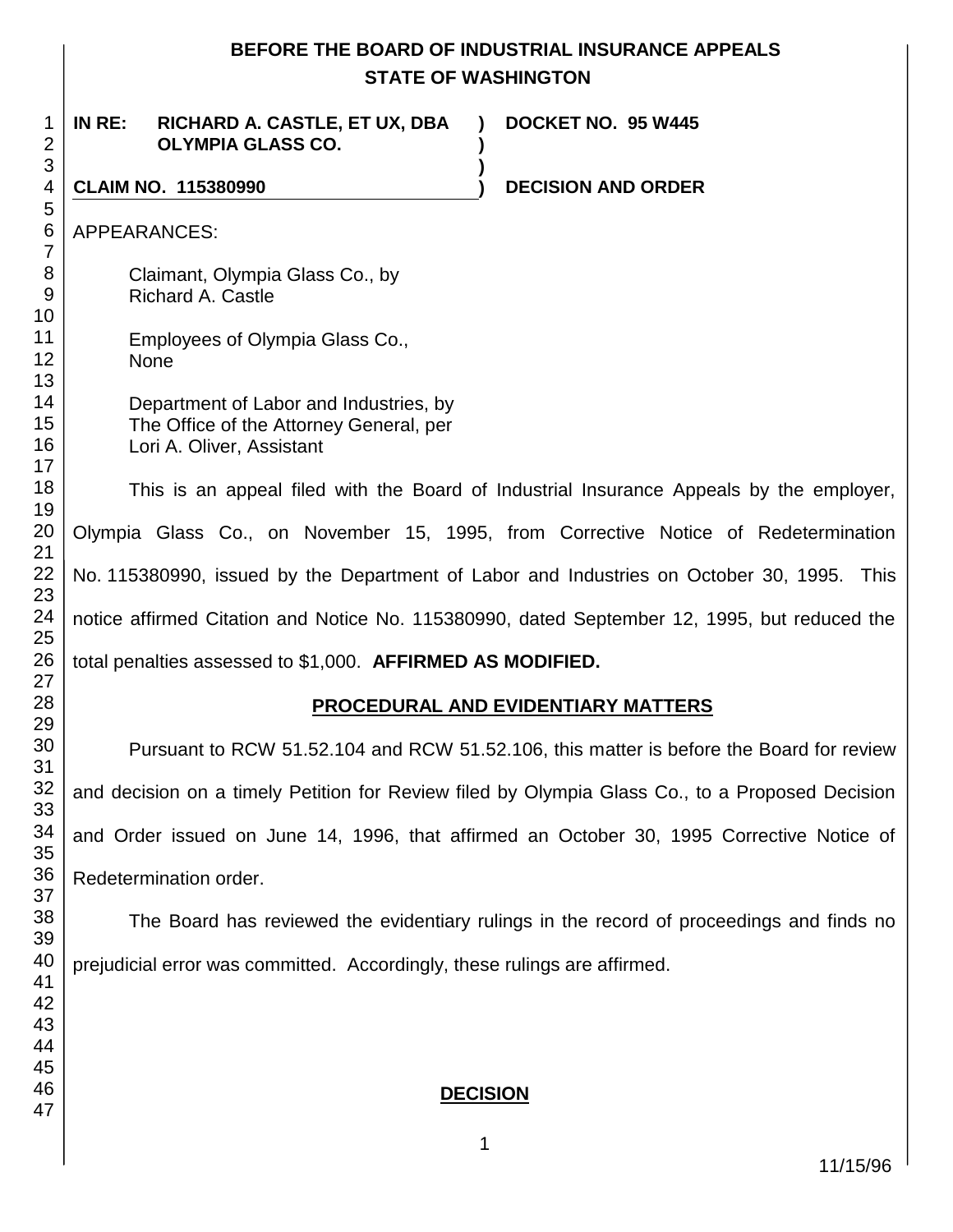This appeal concerns the appropriateness of a citation and \$1,000 penalty for Olympia Glass's refusal to abate a citation for its failure to adopt a written accident prevention program. Olympia Glass maintains that any penalty for its failure to comply with the Department's rule requiring employers to enact accident prevention plans is inappropriate because this rule is frivolous and, therefore, should not be enforced. It also argues the Department's penalty is inappropriately high because it is based solely on a Department policy instead of the facts of this particular case.

While Olympia Glass's first argument has no legal merit, its second argument is essentially correct. We lack the legal authority to declare a Department rule void or to preclude the Department from enforcing a rule based on our opinions of its merit. However, the Department is required to assess all penalties based upon the factors listed in RCW 49.17.180(7). The Department has admitted it fined Olympia Glass \$1,000 because this is the minimum penalty it assesses for any failure to abate citation. This is a tacit admission that the fine it imposed on Olympia Glass was not based upon the relevant statutory factors. Based on our review of this record and consideration of the governing factors, we have determined a \$500 penalty is appropriate because this citation involves a violation of low gravity by a small employer.

 We believe the industrial appeals judge imposed incorrect legal standards in affirming the Corrective Notice of Redetermination. He upheld the citation and the resulting penalty based upon his determination that, (1) the Department had acted appropriately in issuing the failure to abate citation, and (2) the Department policy requiring a \$1,000 penalty for this citation is reasonable. This reasoning ignores the governing law and imposes an evidentiary burden on the employer that is not authorized by statute. Further, under the reasoning in the Proposed Decision and Order, unless an employer can show the Department's penalty calculation is unreasonable, or arbitrary, it should be affirmed. However, in appeals filed under the Washington Industrial Safety and Health Act (WISHA), it is the Department who has the burden of proving both the existence of a violation and the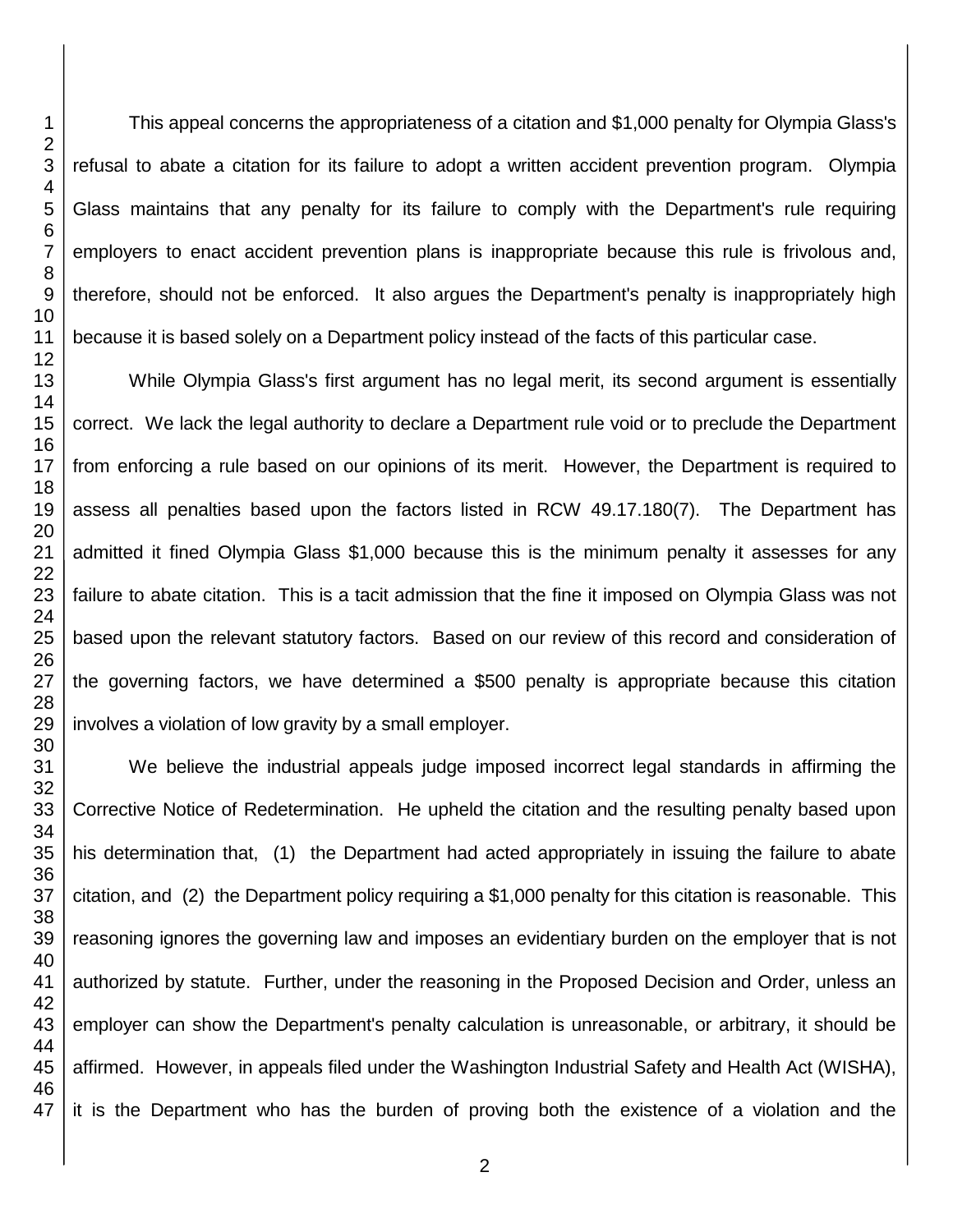appropriateness of the resulting penalty. WAC 296-12-115(2)(b). An employer is not required to prove the Department acted arbitrarily in order to prevail in an appeal. Our decision on appeal must determine whether there is sufficient evidence in the record to affirm the Department's citation and the resulting penalty.

We start by examining whether this record supports a conclusion that Olympia Glass did not abate a citation for failing to develop a written accident prevention plan. Neither this Board nor any Washington appellate decision has issued a decision that describes the Department's burden of proof in a failure to abate case. We, therefore, will adopt the evidentiary standard applied by federal courts in these cases. The Department must prove three elements to establish a prima facie case of failure to abate when the original citation was unappealed. "First, the original citation must have become a final order, . . . Second, the condition on reinspection must be identical . . . [third] the condition on reinspection [must be] in violation of the [WISHA] Act". Mark Rothstein, *Occupational Safety and Health,* 3d ed, at 345, 347.

 There is sufficient evidence in this record to affirm this failure to abate citation. Although the Department did not introduce any direct evidence that its original citation for Olympia Glass's failure to adopt an accident prevention program had become final, the record supports our reaching this conclusion. The original Citation and Notice, Exhibit 1, is dated December 28, 1994. Mr. Richard Castle, the owner of Olympia Glass, testified that in early January 1995, he got a billing from the Department for the \$125 penalty assessed for the five violations in the citation, paid the penalty, and took no further action until another Department inspector contacted him in June to monitor his compliance. It is clear that Mr. Castle did not appeal the underlying citation. The original citation and notice became final during January 1995. It is also undisputed that Olympia Glass had not developed a written accident prevention program as of late August 1995, when it was reinspected by Kenneth Wetzel, a Department employee at the time. Finally, WAC 296-24-040 requires every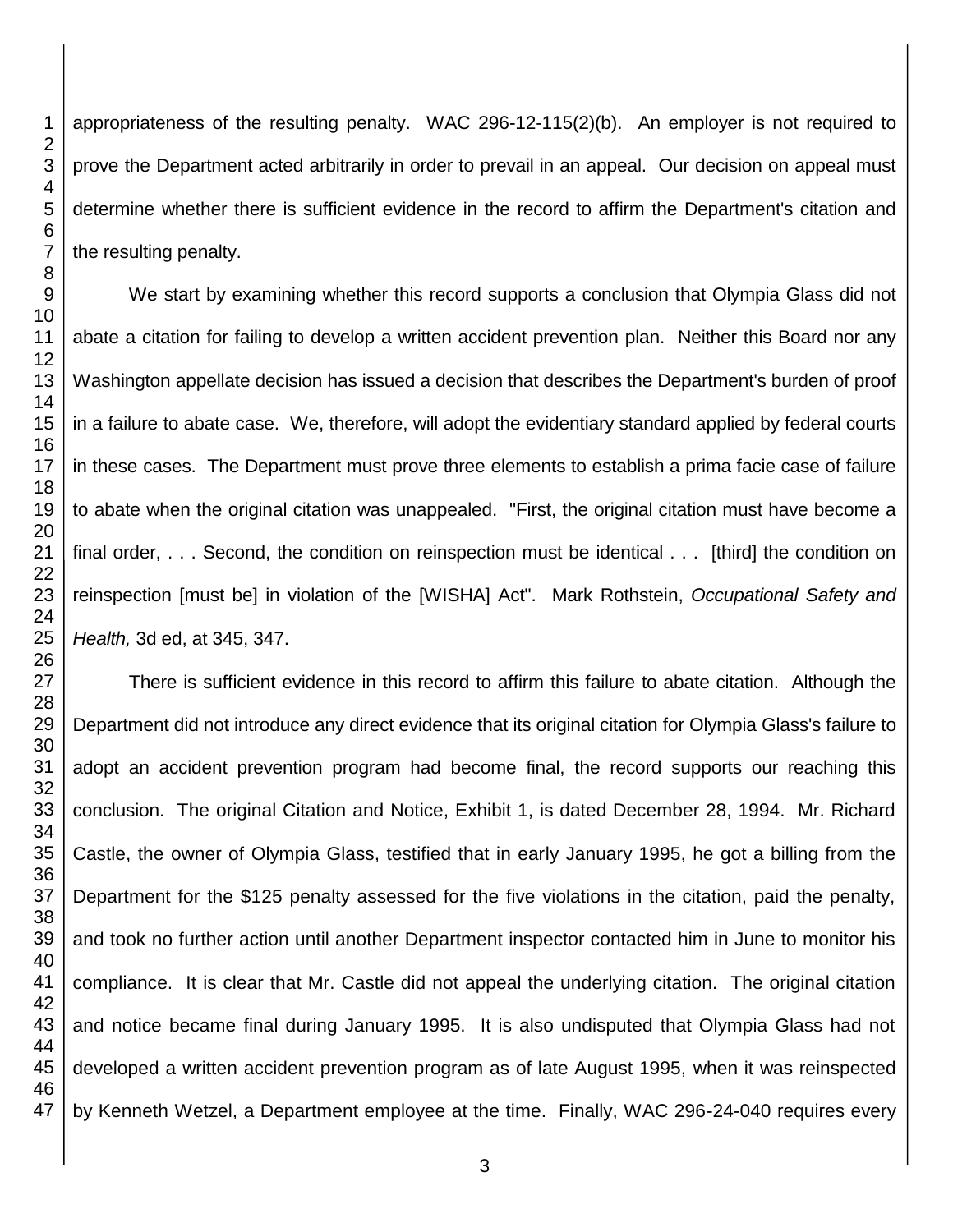Washington employer to have a written accident prevention program tailored to its particular operation. Olympia Glass obviously was operating in clear contravention of this rule, which is authorized by WISHA's safety requirements. Olympia Glass has essentially conceded it failed to appeal or abate the original citation. There is, therefore, sufficient evidence to affirm this citation when considering the entire record and all the permissible inferences therefrom.

We now turn to the second part of the Department's evidentiary burden: the appropriateness of the penalty. Under RCW 49.17.180(7), the Department is required to assess all civil penalties based upon "due consideration" of their appropriateness based upon the following factors: "the number of affected employees of the employer being charged, the gravity of the violation, the size of the employer's business, the good faith of the employer, and the history of previous violations." The Department must apply these factors when assessing penalties in failure to abate cases, much as it would for any WISHA violation. *Long Manufacturing Co.*, 4 OSHC 1154 (1975-76), *aff'd* 554 F.2d 903 (8th Cir. 1977); *George T. Gerhardt Co.*, 4 OSHC 1351 (1976-77).

Mr. Wetzel testified the Department based the penalty in the Corrective Notice of Redetermination solely upon its policy that a \$1,000 minimum penalty must be assessed for a failure to abate violation. A penalty based solely upon this "policy" does not appear to include a consideration of the statutory factors listed above. Hence, we cannot sustain a penalty based on a Department policy that ignores these considerations. As the federal Occupational and Health Commission noted, when rejecting a similar penalty in failure to abate case based entirely on an OSHA policy regarding its minimum fine, "[n]either [OSHA] nor this Commission recognizes any such arbitrary approach to the assessment of penalties". *Empire Art Products Co.*, 2 OSHC 1230, at 1231 (1974-75). This Board also finds a penalty based solely on a Department minimum fine policy to be arbitrary. As we have previously stated, "[t]he Department may not set a penalty independent of the statutory criteria". *Port of Seattle*, Dckt No. 93 W058 (June 23, 1994), at 10.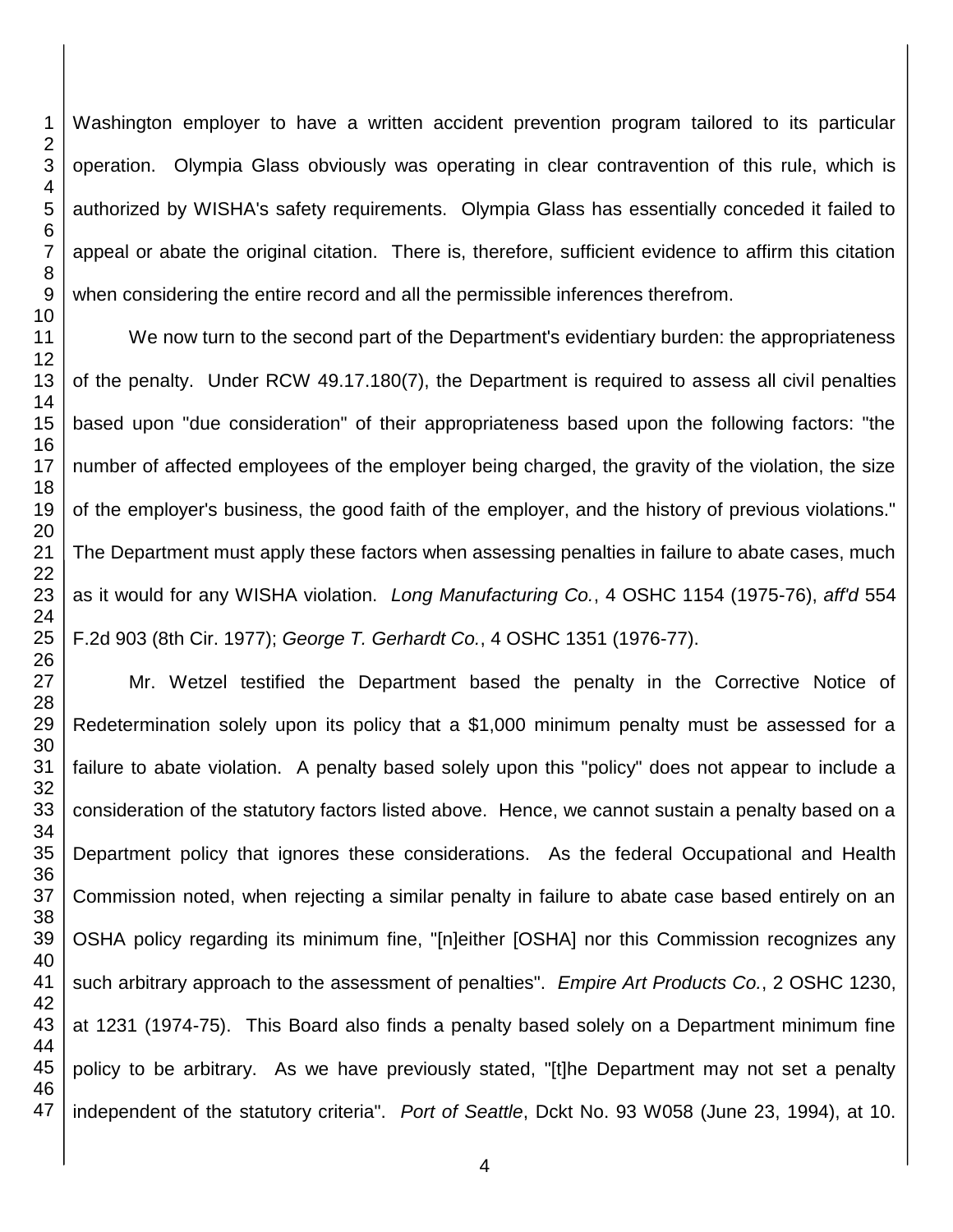For this reason, we have rejected penalty assessments justified entirely on the basis of Department policies that ignore the relevant legal factors. *In re Cam Construction*, BIIA Dec. 90 W060 (1992).

There is sufficient evidence in this record for us to determine a \$500 penalty is appropriate based upon the statutory criteria delineated in RCW 49.17.180(7). As previously mentioned, the underlying citation in this failure to abate case was a general violation of WAC 296-24-040, which requires employers to develop accident prevention plans. A general violation is appropriate when the Department determines an employer has violated a WISHA rule, but the violation does not pose a risk of serious bodily harm to its employees. It is, therefore, axiomatic that a general citation involves a safety violation of reduced gravity. The Department did not assess any penalty for its original violation. Olympia Glass appears to have ignored this violation and Mr. Castle was hostile and extremely uncooperative in his interactions with Mr. Wetzel, the Department inspector who issued the citation currently before us. Mr. Castle repeatedly refused to adopt an accident prevention program, despite being informed the Department would assist him in preparing a plan and that it should not take much time to develop one that would be satisfactory. Indeed, all the Department was requiring of Mr. Castle was for him to write a short outline focusing on the safety issues in his workplace. Mr. Castle's willful resistance and a lack of "good faith" has led to Olympia Glass's recent poor history with the Department (namely, two citations within one year).

Although the Department did not introduce any evidence regarding the severity of the citation before us, we can determine that the failure to do the necessary planning involved in developing an accident prevention plan increases the safety risk to Olympia Glass's few employees. It appears from the record that Olympia Glass is a small glass repair and fabrication shop, with only two employees. One of the employees, James Turner, a glazier, testified his job is very dangerous because it involves cutting glass and working with hazardous chemicals. Although we have no reason to believe Olympia Glass's operations are run in an unsafe manner, we note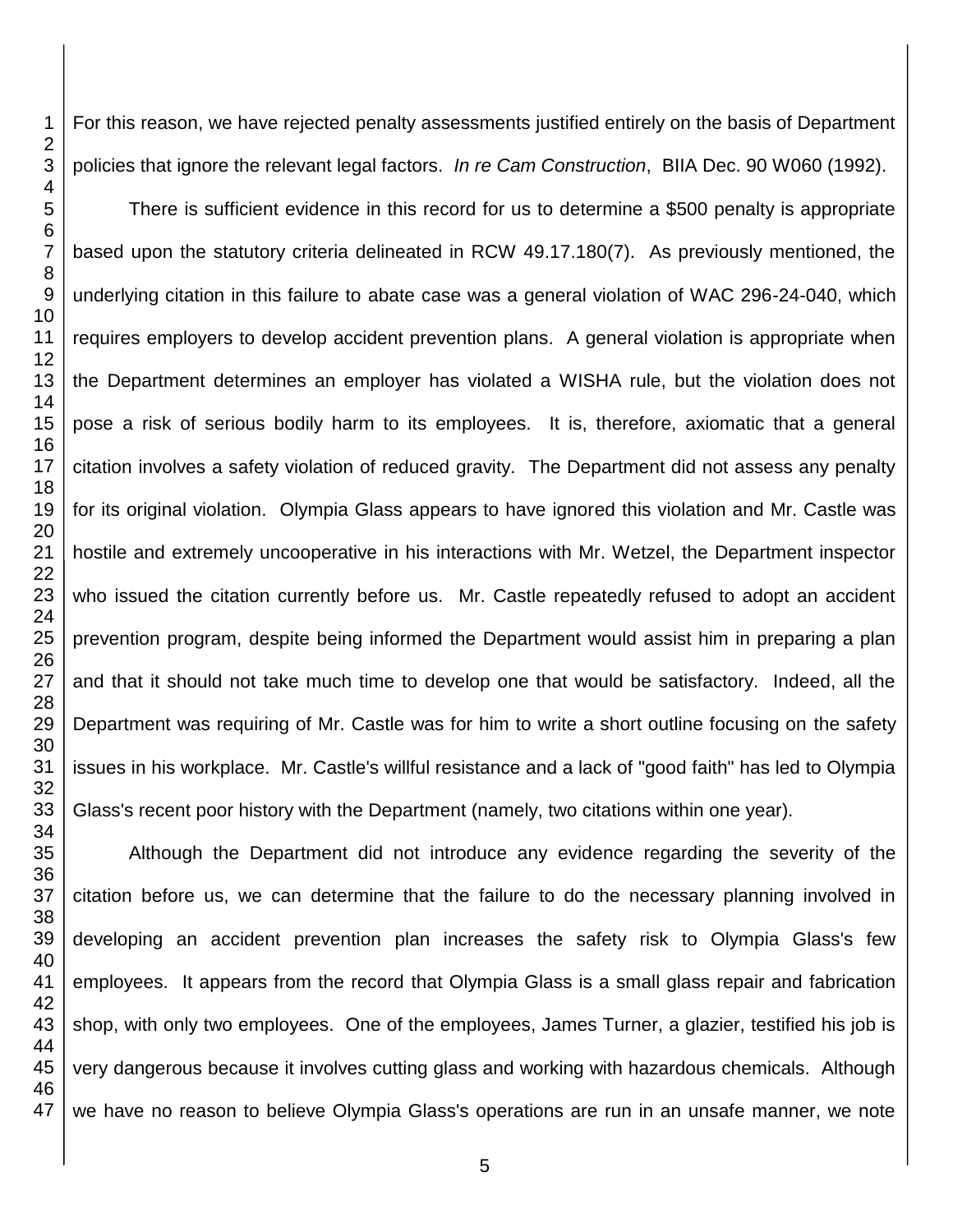that working without a written accident prevention program increases the risk of injuries in the shop. By taking the time to think about the hazards present in his shop and to develop an outline of how he would minimize the resulting accident risk, Mr. Castle would be providing his employees with a safer work place. Thus in determining an appropriate penalty we recognize the severity of the citation is low, (as evidenced by the fact the underlying citation was a general one). We also take into consideration Olympia Glass's poor history and Mr. Castle's bad faith. These factors, taken together, justify some penalty. In view of Olympia Glass's small size, we believe a \$500 penalty is appropriate.

The revised penalty amount is not only consistent with the governing statute, but also is reasonably related to the original violation. A penalty for a failure to abate an admitted violation should also bear a reasonable relationship to the amount of the penalty that was assessed in the first place and to the length of time during which an employer remained non-compliant. *Empire Art Products Co., Inc.*, 2 OSHC 1230 (1974-75). Here, although no penalty was assessed, Mr. Castle refused to abate his violation for at least eight months. This is a long period of time in which to willfully remain out of compliance.

We, therefore, affirm the Corrective Notice of Redetermination, but reduce the penalty from \$1,000 to \$500.

### **FINDINGS OF FACT**

1. On August 25, 1995, safety compliance officer, Dick Wetzel, inspected the worksite of Richard A. Castle, et ux, dba Olympia Glass Co., (Olympia Glass), and conducted the closing conference on that same date.

On September 12, 1995, the Department of Labor and Industries issued Citation and Notice No. 115380990, that alleged a failure to abate a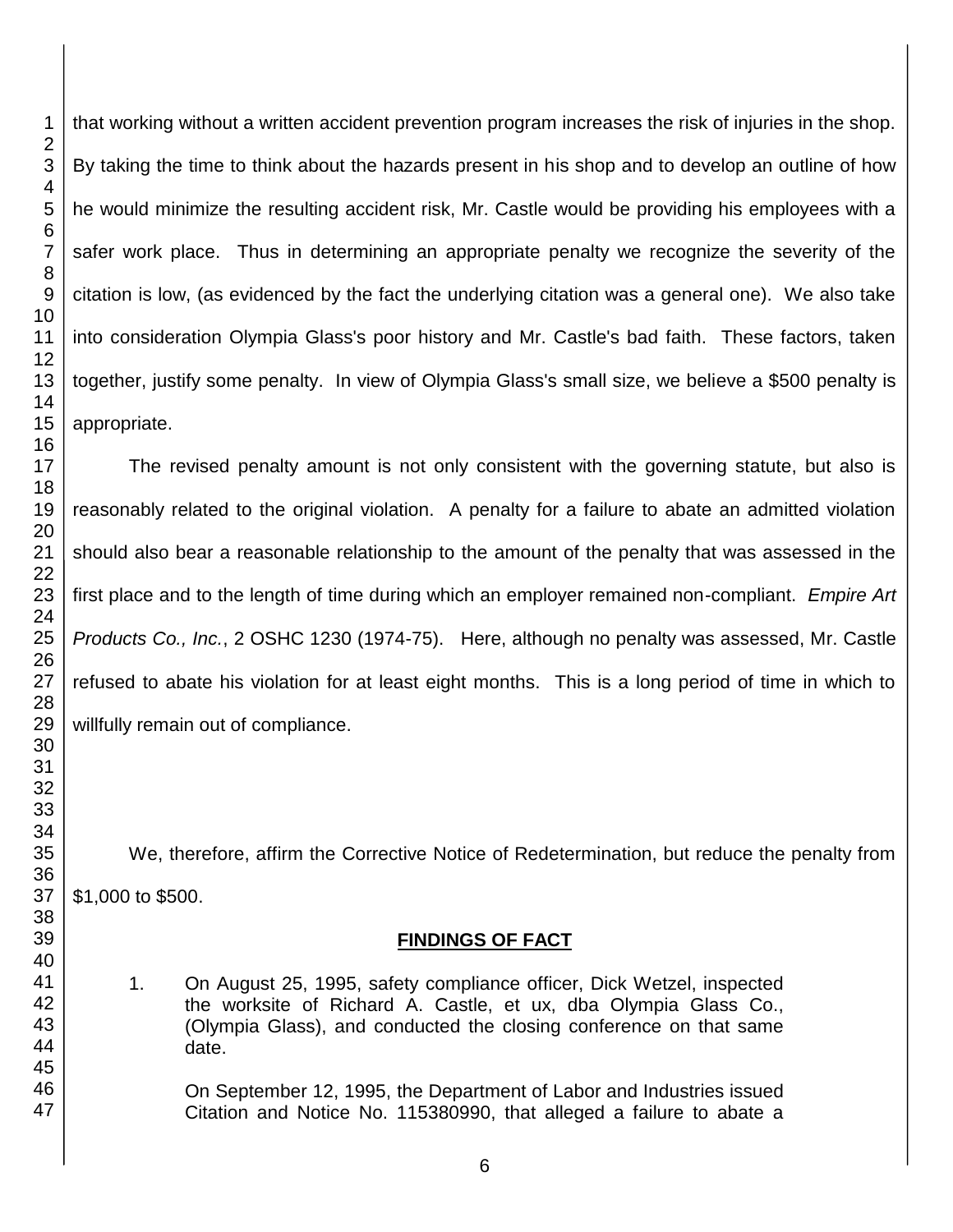December 28, 1994 violation of WAC 296-24-040, and assessed a penalty of \$2,000.

The employer filed its Notice of Appeal with the Department on September 18, 1995. The Department reassumed jurisdiction by notice dated September 26, 1995. The Department issued its Corrective Notice of Redetermination on October 30, 1995, which affirmed the violation but reduced the penalties to \$1,000.

The employer filed its Notice of Appeal with the Board of Industrial Insurance Appeals on November 15, 1995. The Board issued its Notice of Filing Appeal on that same date, and assigned the case Docket No. 95 W445. The Department transmitted its file to the Board on January 4, 1996.

- 2. Olympia Glass failed to abate Item 2-4 in Citation and Notice No. 111329801 dated December 28, 1994, from that date through August 25, 1995. Citation and Notice No. 111329801 was unappealed and became final during January 1995. Item 2-4 in that citation was a general violation of WAC 296-24-040, which requires employers to develop written accident prevention programs. Between December 28, 1994 and August 25, 1995, Olympia Glass never developed the written accident prevention plan required by this rule. As of August 25, 1995, Olympia Glass was still in violation of WAC 296-24- 24-040 .
- 3. Olympia Glass is a small employer with two employees. It demonstrated no good faith and a poor history with regards to its September 1995 and December 1994 citations. This failure to abate violation is a violation of low gravity, but the employer willfully refused to abate the underlying citation for at least eight months.

## **CONCLUSIONS OF LAW**

- 1. The Board of Industrial Insurance Appeals has jurisdiction over the parties and the subject matter of this appeal.
- 2. After due consideration of the factors listed in RCW 49.17.180(7), a penalty of \$500 is appropriate for Olympia Glass's failure to abate its December 1994 violation of WAC 296-20-040.
- 3. Corrective Notice of Redetermination No. 115380990, that affirmed Citation and Notice No. 115380990 and modified the total penalties to \$1,000, is affirmed as modified. The total penalties are hereby reduced from \$1,000 to \$500.